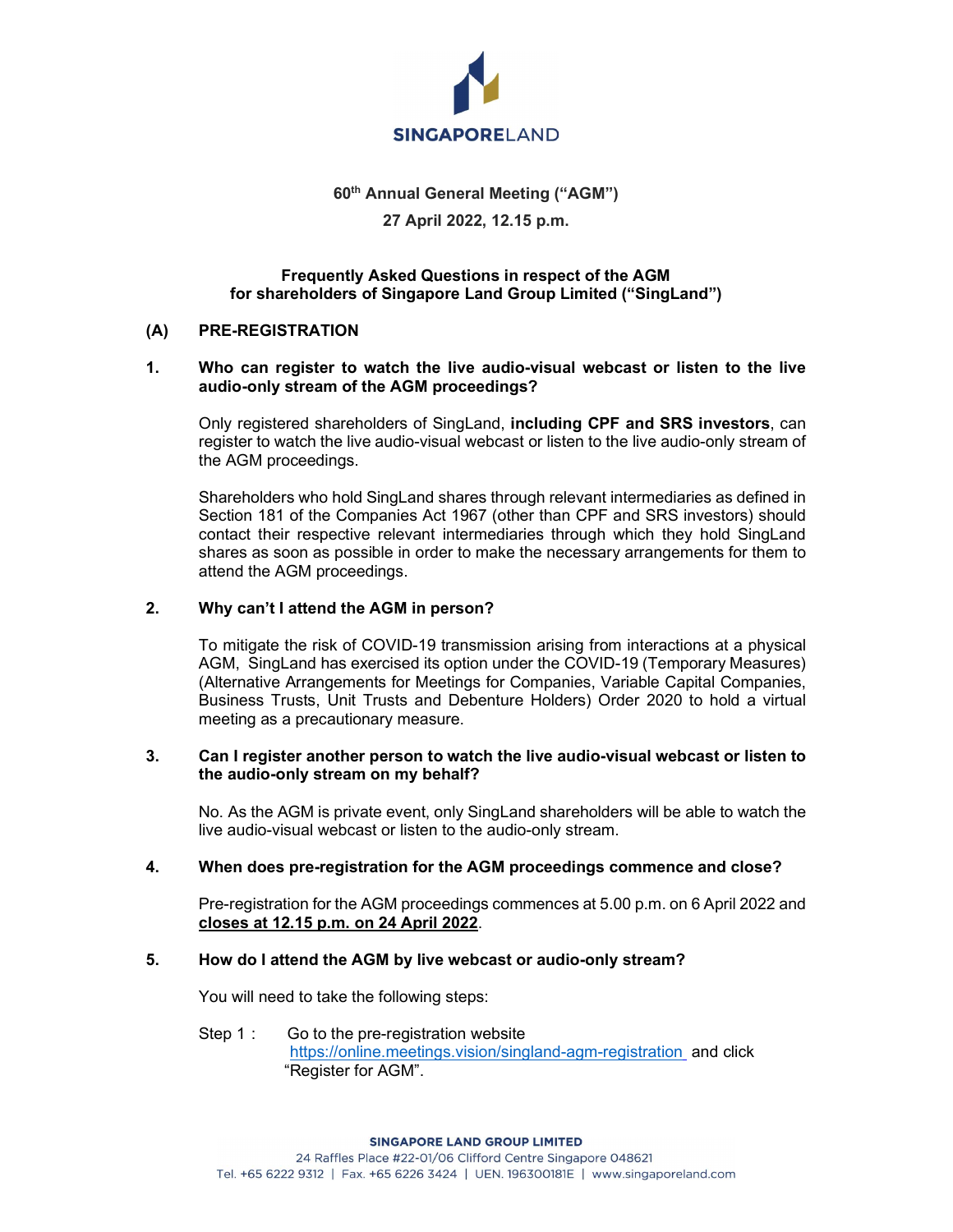

Step 2 : Click on the "Video webcast (requires internet connection)" button if you wish to watch and listen to a live video feed of the AGM proceedings; OR

> Click on the "Audio-Only (via toll free phone number)" button if you wish to phone in and only listen to the AGM proceedings.

- Step 3 : Complete the information required on the registration page and click "Preview".
- Step 4 : Review your input and ensure that it is accurate before clicking "Submit".
- Step 5 : After you click "Submit", an acknowledgement of your registration request will appear on the registration page, followed by an acknowledgement sent to your email address. If you do not receive an email acknowledgment after submitting your registration, please check your spam/junk email folder. If there is no email acknowledgment, your pre-registration was not successful. Please try again and ensure that you have entered a valid email address.
- Step 6(a): Following verification that you are a shareholder of SingLand, an email will be sent to you by 12.15 p.m. on 26 April 2022 with your login credentials and the link to access the audio-visual webcast or the toll-free telephone number and conference code to access the audio-only stream of the AGM proceedings. Please do not share this access information with any third party.
- Step 6(b): If we are unable to verify that you are a shareholder on our records, you will receive an email by 12.15 p.m. on 26 April 2022 notifying you that we were unable to verify your shareholder status.
- Step 7 : On the day of the AGM (27 April 2022), you will need to click on the link referred to in Step 6(a) above to access the audio-visual webcast using your login credentials or dial in to the toll-free telephone number and enter the conference code referred to in Step 6(a) above to listen to audio-only stream.

 The AGM is scheduled to start at 12.15 p.m. using the same audio-visual webcast or the audio-only stream.

#### 6. If shares are held by Joint Shareholders, can both shareholders watch the live audio-visual webcast or listen to the audio-only stream separately?

As each pre-registration would only generate one login credential, Joint Shareholders who wish to attend the AGM proceedings separately must pre-register their attendance separately on the pre-registration website i.e. two registration requests must be submitted.

Each registration request must contain both shareholders' name, but only the NRIC/Passport number, email address and if applicable, contact number of the shareholder who wishes to attend the AGM proceedings is required.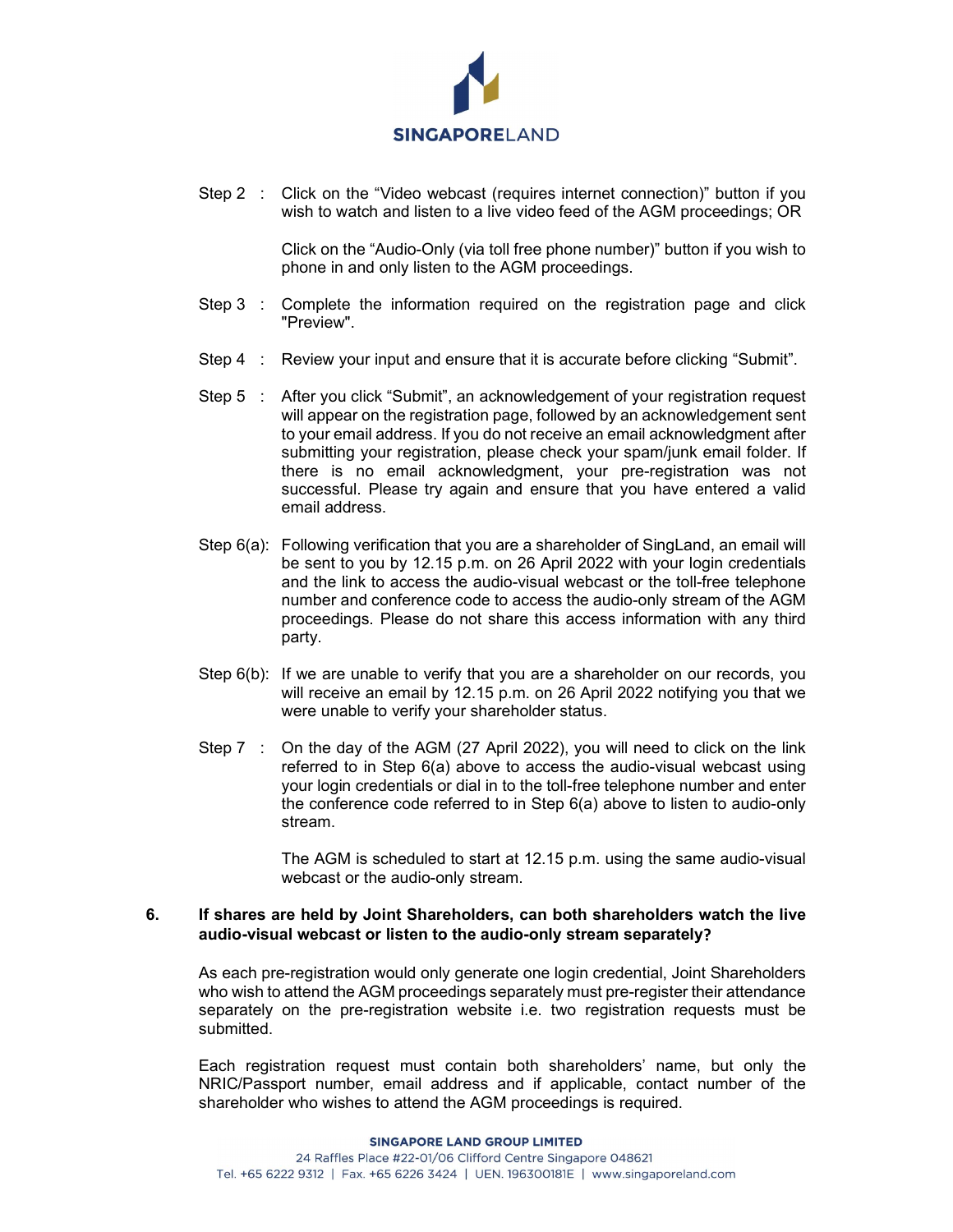

For example, if shares are held by Shareholder A and Shareholder B jointly and both A and B wish to attend the AGM proceedings, A and B must submit two separate registration requests with the following information:

(i) Request 1 –

 Full Name: A and B Full NRIC or Passport Number: A's NRIC or Passport Number Email Address: A's Email Address Contact Number: A's Contact Number (for audio-only stream)

(ii) Request 2 – Full Name: A and B Full NRIC or Passport Number: B's NRIC or Passport Number Email Address: B's Email Address Contact Number: B's Contact Number (for audio-only stream)

### 7. What should I do if I have pre-registered by 12.15 p.m. on 24 April 2022, but have not received a confirmation email by 12.15 p.m. on 26 April 2022?

You should contact our share registrar, KCK CorpServe Pte Ltd, at 64308217 or slg-agm@kckcs.com.sg.

## 8. What happens if SingLand cannot verify my shareholder status?

You will receive an email by 12.15 p.m. on 26 April 2022 notifying you that we were unable to verify your shareholder status and therefore, you will not be able to access the AGM proceedings. Please contact our share registrar, KCK CorpServe Pte Ltd, at 64308217 or slg-agm@kckcs.com.sg.

#### 9. If I hold SingLand shares via a securities sub-account in a depository agent (e.g. a nominees' company), can I register to watch the webcast online or listen to the audio-only stream?

You should contact your depository agent as soon as possible in order to make the necessary arrangements for you to attend the AGM proceedings.

## 10. What information do I need to provide for the pre-registration?

You will need to provide the following information:

- Name (As per CDP/CPF/SRS/Scrip-based records. If your shares are held by Joint Shareholders, please fill in both shareholders' names. However, only one NRIC/Passport number and email address is required.);
- NRIC or Passport Number;
- A valid email address:
- A valid mobile or landline number that will be used to dial in for the Audio-Only stream;
- Shareholding type (How your SingLand shares are held); and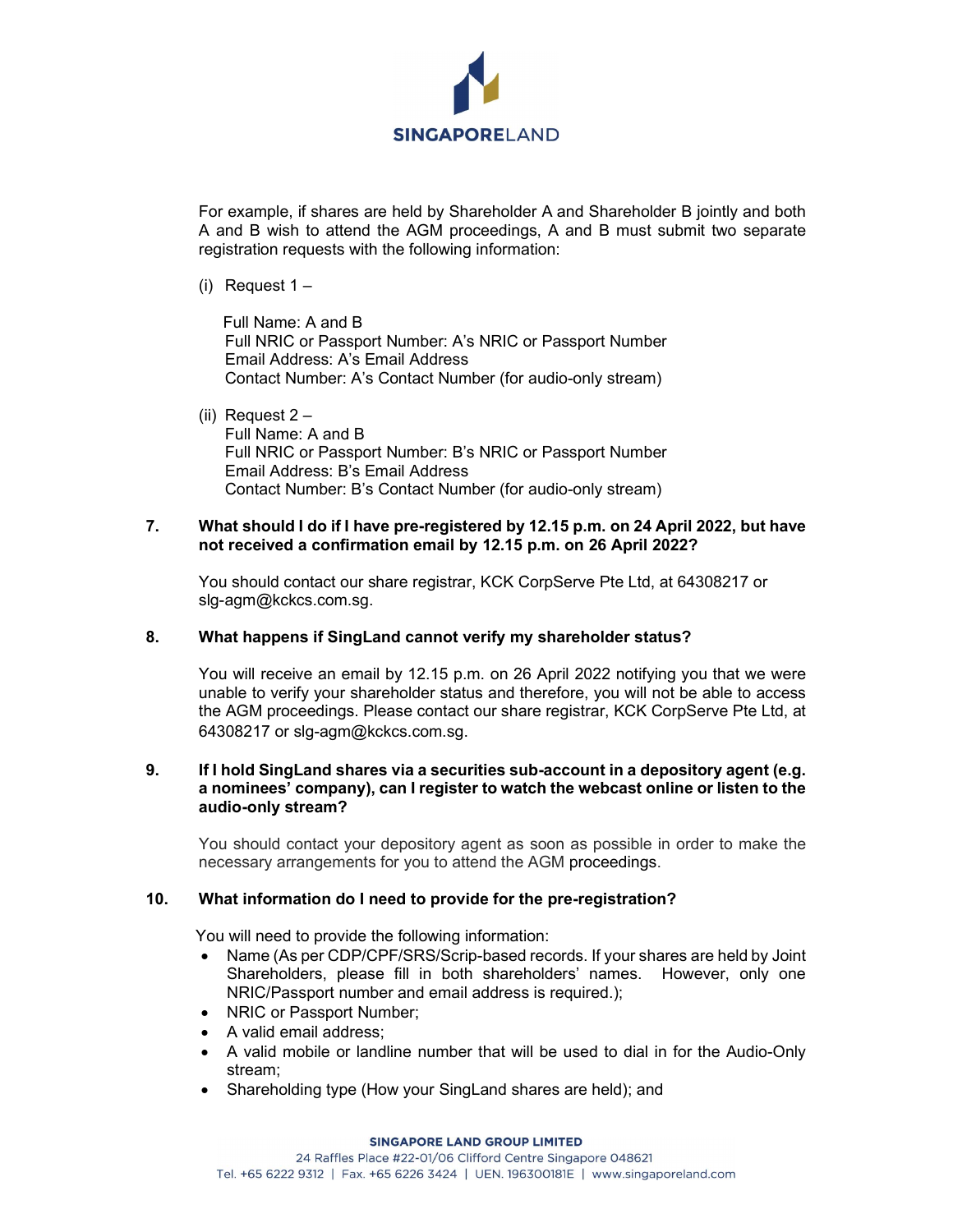

 Consent to your personal data being collected, used and disclosed for the purposes of processing and effecting your registration request.

If you are a corporate shareholder, your corporate representative will have to provide the abovementioned information and email a copy of the Corporate Representative Certificate to "Polling Agent" at proxyform@trustedservices.com.sg.

### 11. Why do I need to provide my full NRIC / passport number?

This is to enable SingLand to more accurately verify that you are a shareholder.

### (B) VOTING

#### 12. Will I be able to vote online? If not, how do I vote if I can only attend the AGM electronically?

No. Shareholders who wish to vote at the AGM must submit duly completed and signed proxy form(s) appointing the Chairman of the Meeting as proxy to vote on their behalf via:

- (a) email to proxyform@trustedservices.com.sg;
- (b) post to 456 Alexandra Road #14-01, Fragrance Empire Building, Singapore 119962; or
- (c) the pre-registration website at https://online.meetings.vision/singland-agm-registration by 12.15 p.m. on 24 April 2022. Where a member (whether individual or corporate) appoints the Chairman of the

Meeting as his/her/its proxy, he/she/it must give specific instructions as to voting, or abstentions from voting, in respect of a resolution in the form of proxy, failing which the appointment of the Chairman of the Meeting as proxy for that resolution will be treated as invalid.

In view of the current COVID-19 situation in Singapore, shareholders are strongly encouraged to submit completed proxy forms electronically via email to proxyform@trustedservices.com.sg or via the pre-registration website at https://online.meetings.vision/singland-agm-registration to ensure that they are received by the Company by the stipulated deadline.

#### 13. How do I vote, if I am a CPF or SRS investor holding SingLand shares?

If you wish to vote, you should approach your respective CPF Agent Bank or SRS Operator at least seven working days before the AGM in order to allow them sufficient time to submit the proxy form(s) to the Company by 12.15 p.m. on 24 April 2022 to appoint the Chairman of the Meeting to vote on your behalf.

### 14. Where can I find the proxy form?

Printed copies of the proxy form and Notice of AGM have been sent to shareholders by post.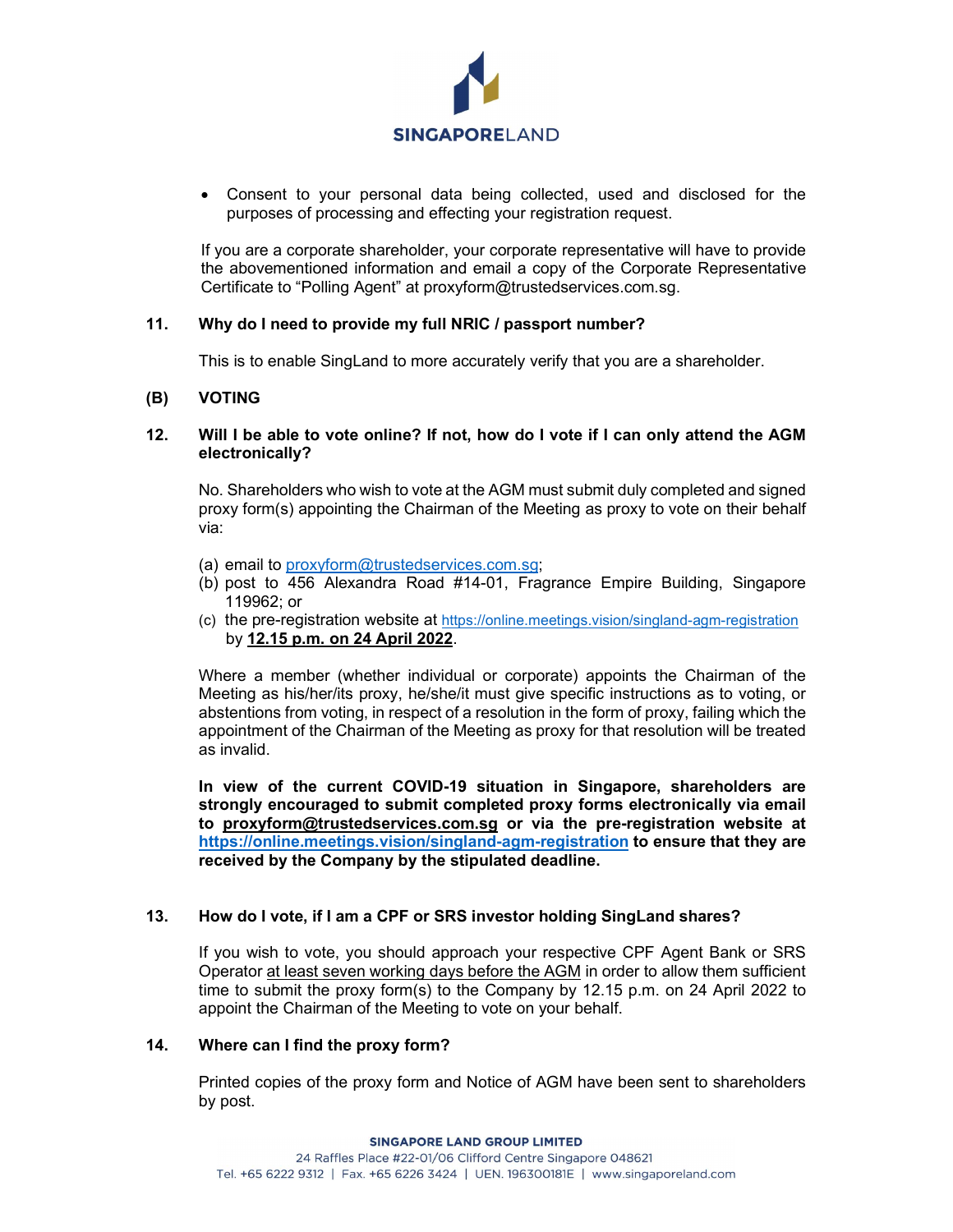

The documents are also accessible on the Company's website at https://singaporeland.com/investor-relations/annual-general-meeting/ and on the SGX website at www.sgx.com/securities/company-announcements.

## (C) ASKING QUESTIONS PRIOR TO THE AGM

#### 15. Can I ask any questions at the AGM?

You will not be able to ask questions at the AGM during the "live" audio-visual webcast or "live" audio-only stream. Therefore, it is important for you to submit your questions in advance of the AGM.

 Shareholders, including CPF and SRS investors, can submit question(s) related to the resolutions to be tabled at the AGM, in advance of the AGM in the following manner:-

- (a) By email to agm.slg@singaporeland.com; or
- (b) By post to 24 Raffles Place #22-01/06 Clifford Centre Singapore 048621 (Attention: The Company Secretary),

### by 12.15 p.m. on 14 April 2022.

To ensure that questions are received by the Company by the stipulated deadline, you are strongly encouraged to submit questions by email.

When sending questions, you should also provide your full name (as per CDP/CPF/SRS/scrip-based records), NRIC/Passport/Company registration no. and the manner in which you hold SingLand shares, for verification.

## 16. Will all my questions be answered?

The Company will endeavour to address substantial and relevant questions received from shareholders. Answers to substantial and relevant questions raised prior to the AGM in accordance with Question 15 above will be published on the Company's website at https://singaporeland.com/investor-relations/annual-general-meeting and on the SGX website at www.sgx.com/securities/company-announcements by 12.15 p.m. on 21 April 2022.

Where substantially similar questions are received, the Company reserves the right to consolidate such questions before responding. The Minutes of the AGM will also include all responses to questions addressed.